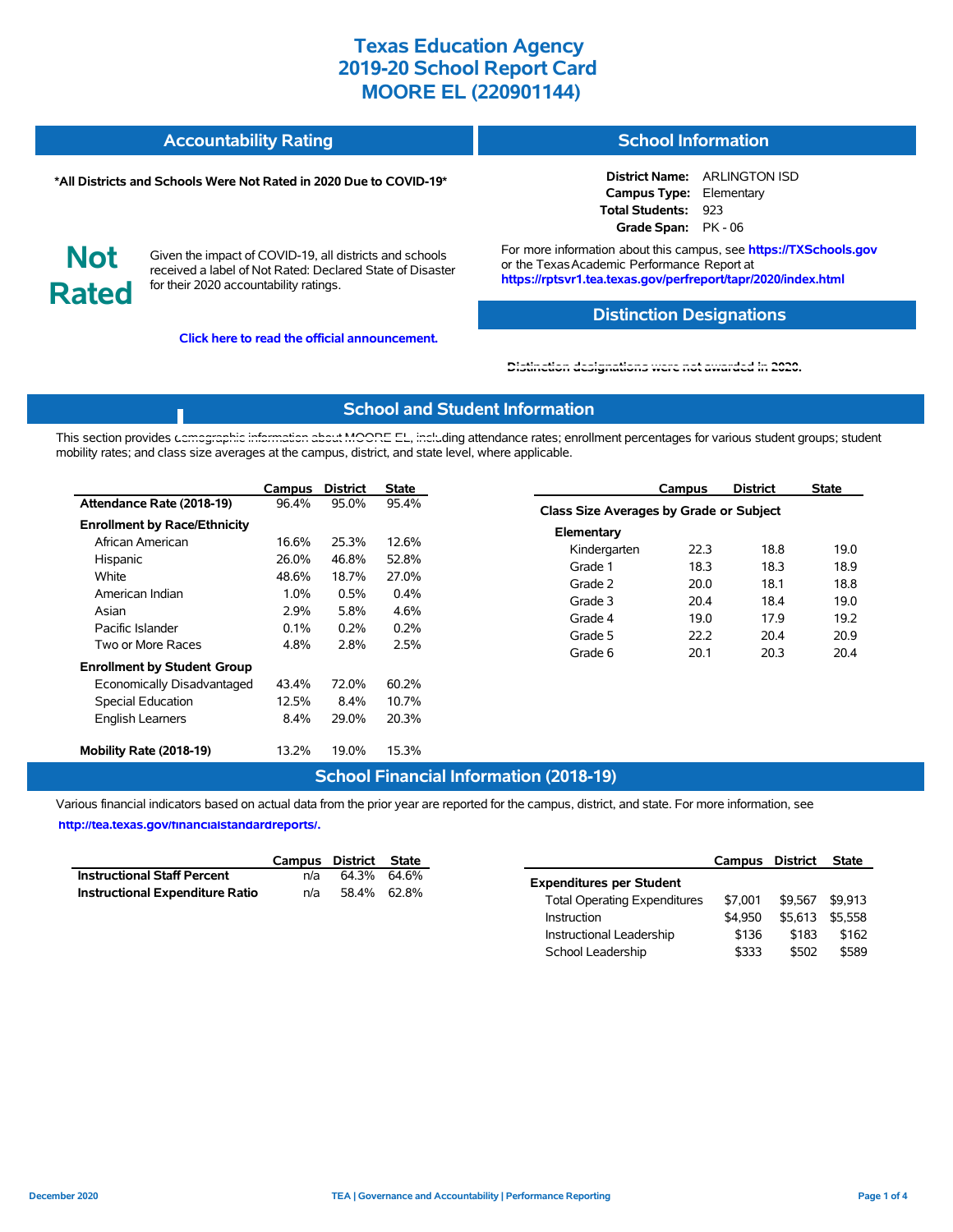### **STAAR Outcomes**

This section provides STAAR performance and Academic Growth outcomes. Academic Growth measures whether students are maintaining performance or improving from year to year. **Please note that due to the cancellation of spring 2020 State of Texas Assessments of Academic Readiness (STAAR) due to the COVID-19 pandemic, the performance of this year's report is not updated.**

|                                                                                |              |            |            |     | African                           |            |            | American                     |            | <b>Pacific</b>               | <b>More</b> | Econ   |
|--------------------------------------------------------------------------------|--------------|------------|------------|-----|-----------------------------------|------------|------------|------------------------------|------------|------------------------------|-------------|--------|
|                                                                                |              | State      |            |     | District Campus American Hispanic |            | White      | Indian                       | Asian      | <b>Islander</b>              | Races       | Disadv |
| STAAR Performance Rates at Approaches Grade Level or Above (All Grades Tested) |              |            |            |     |                                   |            |            |                              |            |                              |             |        |
| All Subjects                                                                   | 2019         | 78%        | 74%        | 83% | 67%                               | 83%        | 88%        | $\ast$                       | 89%        | $\ast$                       | 73%         | 76%    |
|                                                                                | 2018         | 77%        | 72%        | 83% | 69%                               | 79%        | 87%        | $\overline{\phantom{a}}$     | 97%        | *                            | 79%         | 74%    |
| ELA/Reading                                                                    | 2019         | 75%        | 70%        | 86% | 75%                               | 86%        | 90%        | $\ast$                       | 82%        | $\ast$                       | 74%         | 79%    |
|                                                                                | 2018         | 74%        | 69%        | 85% | 75%                               | 81%        | 89%        | $\qquad \qquad \blacksquare$ | 100%       | $\ast$                       | 80%         | 78%    |
| Mathematics                                                                    | 2019         | 82%        | 78%        | 85% | 76%                               | 84%        | 89%        | $\ast$                       | 88%        | $\ast$                       | 74%         | 79%    |
|                                                                                | 2018         | 81%        | 77%        | 86% | 73%                               | 84%        | 90%        | $\overline{\phantom{a}}$     | 100%       | *                            | 84%         | 79%    |
| Writing                                                                        | 2019         | 68%        | 63%        | 72% | 54%                               | 74%        | 77%        | $\overline{\phantom{a}}$     | 100%       | $\ast$                       | 67%         | 66%    |
|                                                                                | 2018         | 66%        | 61%        | 64% | 53%                               | 62%        | 68%        | $\overline{a}$               | $\ast$     | $\frac{1}{2}$                | 40%         | 49%    |
| Science                                                                        | 2019         | 81%        | 77%        | 76% | 22%                               | 78%        | 86%        | *                            | 100%       | $\qquad \qquad \blacksquare$ | $\ast$      | 63%    |
|                                                                                | 2018         | 80%        | 76%        | 81% | 47%                               | 77%        | 89%        | $\overline{a}$               | 100%       | $\overline{a}$               | 83%         | 70%    |
| STAAR Performance Rates at Meets Grade Level or Above (All Grades Tested)      |              |            |            |     |                                   |            |            |                              |            |                              |             |        |
| All Subjects                                                                   | 2019         | 50%        | 45%        | 53% | 38%                               | 49%        | 59%        | $\ast$                       | 60%        | $\ast$                       | 50%         | 42%    |
|                                                                                | 2018         | 48%        | 44%        | 56% | 38%                               | 50%        | 61%        | $\overline{\phantom{a}}$     | 82%        | $\ast$                       | 56%         | 44%    |
| ELA/Reading                                                                    | 2019         | 48%        | 43%        | 55% | 39%                               | 52%        | 61%        | $\ast$                       | 59%        | $\ast$                       | 58%         | 42%    |
|                                                                                | 2018         | 46%        | 42%        | 59% | 41%                               | 51%        | 66%        | $\overline{\phantom{a}}$     | 87%        | $\ast$                       | 60%         | 49%    |
| Mathematics                                                                    | 2019         | 52%        | 47%        | 55% | 45%                               | 50%        | 60%        | $\ast$                       | 59%        | $\ast$                       | 53%         | 46%    |
|                                                                                | 2018         | 50%        | 44%        | 58% | 40%                               | 55%        | 62%        | $\overline{\phantom{a}}$     | 87%        | $\ast$                       | 60%         | 47%    |
| Writing                                                                        | 2019         | 38%        | 33%        | 38% | 29%                               | 38%        | 40%        | $\overline{\phantom{a}}$     | 40%        | *                            | 33%         | 33%    |
|                                                                                | 2018         | 41%        | 36%        | 41% | 40%                               | 32%        | 44%        | $\overline{\phantom{a}}$     | $\ast$     | $\overline{a}$               | 20%         | 24%    |
| Science                                                                        | 2019         | 54%        | 48%        | 50% | 17%                               | 43%        | 62%        | $\ast$                       | 83%        | $\overline{a}$               | $\ast$      | 35%    |
|                                                                                | 2018         | 51%        | 47%        | 46% | 13%                               | 50%        | 51%        | $\overline{a}$               | 60%        | $\frac{1}{2}$                | 50%         | 37%    |
|                                                                                |              |            |            |     |                                   |            |            |                              |            |                              |             |        |
| STAAR Performance Rates at Masters Grade Level (All Grades Tested)             |              |            |            | 27% |                                   |            |            | *                            |            | *                            | 29%         | 19%    |
| <b>All Subjects</b>                                                            | 2019<br>2018 | 24%<br>22% | 20%<br>19% | 29% | 17%<br>19%                        | 23%        | 32%<br>31% | $\overline{\phantom{a}}$     | 38%<br>54% | *                            | 18%         | 21%    |
|                                                                                | 2019         | 21%        |            | 30% |                                   | 26%<br>25% |            | $\ast$                       | 41%        | $\ast$                       |             | 21%    |
| ELA/Reading                                                                    | 2018         | 19%        | 18%<br>17% | 33% | 21%<br>25%                        | 27%        | 34%<br>37% | $\overline{\phantom{a}}$     | 60%        | $\ast$                       | 26%<br>28%  | 26%    |
|                                                                                | 2019         | 26%        | 23%        | 29% | 17%                               | 24%        | 33%        | $\ast$                       | 47%        | *                            | 42%         | 20%    |
| Mathematics                                                                    | 2018         | 24%        | 21%        | 30% | 20%                               | 30%        | 33%        | $\qquad \qquad \blacksquare$ | 53%        | $\ast$                       | 16%         | 21%    |
| Writing                                                                        | 2019         | 14%        | 11%        | 12% | 13%                               | 9%         | 15%        | $\overline{\phantom{a}}$     | 0%         | $\ast$                       | 0%          | 10%    |
|                                                                                | 2018         | 13%        | 10%        | 11% | 0%                                | 8%         | 14%        | $\overline{a}$               | $\ast$     | $\qquad \qquad \blacksquare$ | 0%          | $0\%$  |
| Science                                                                        | 2019         | 25%        | 21%        | 25% | 6%                                | 24%        | 30%        | $\ast$                       | 33%        | $\overline{a}$               | $\ast$      | 12%    |
|                                                                                | 2018         | 23%        | 21%        | 21% | 7%                                | 27%        | 23%        | $\overline{a}$               | 40%        | $\overline{a}$               | 0%          | 23%    |
|                                                                                |              |            |            |     |                                   |            |            |                              |            |                              |             |        |
| <b>Academic Growth Score (All Grades Tested)</b>                               |              |            |            |     |                                   |            |            |                              |            |                              |             |        |
| <b>Both Subjects</b>                                                           | 2019         | 69         | 69         | 70  | 63                                | 71         | 71         | $\ast$                       | 64         | $\ast$                       | 70          | 66     |
|                                                                                | 2018         | 69         | 70         | 70  | 68                                | 72         | 69         | L,                           | 81         | $\overline{a}$               | 72          | 67     |
| ELA/Reading                                                                    | 2019         | 68         | 67         | 68  | 59                                | 70         | 71         | $\ast$                       | 57         | $\ast$                       | 63          | 65     |
|                                                                                | 2018         | 69         | 69         | 69  | 65                                | 71         | 68         |                              | 88         | $\overline{a}$               | 68          | 64     |
| <b>Mathematics</b>                                                             | 2019         | 70         | 71         | 71  | 67                                | 73         | 71         | $\ast$                       | 71         | $\ast$                       | 77          | 68     |
|                                                                                | 2018         | 70         | 70         | 71  | 70                                | 74         | 69         |                              | 75         | L,                           | 76          | 70     |

? Indicates that the data for this item were statistically improbable or were reported outside a reasonable range.<br>- Indicates zero observations reported for this group.<br>\* Indicates results are masked due to small numbers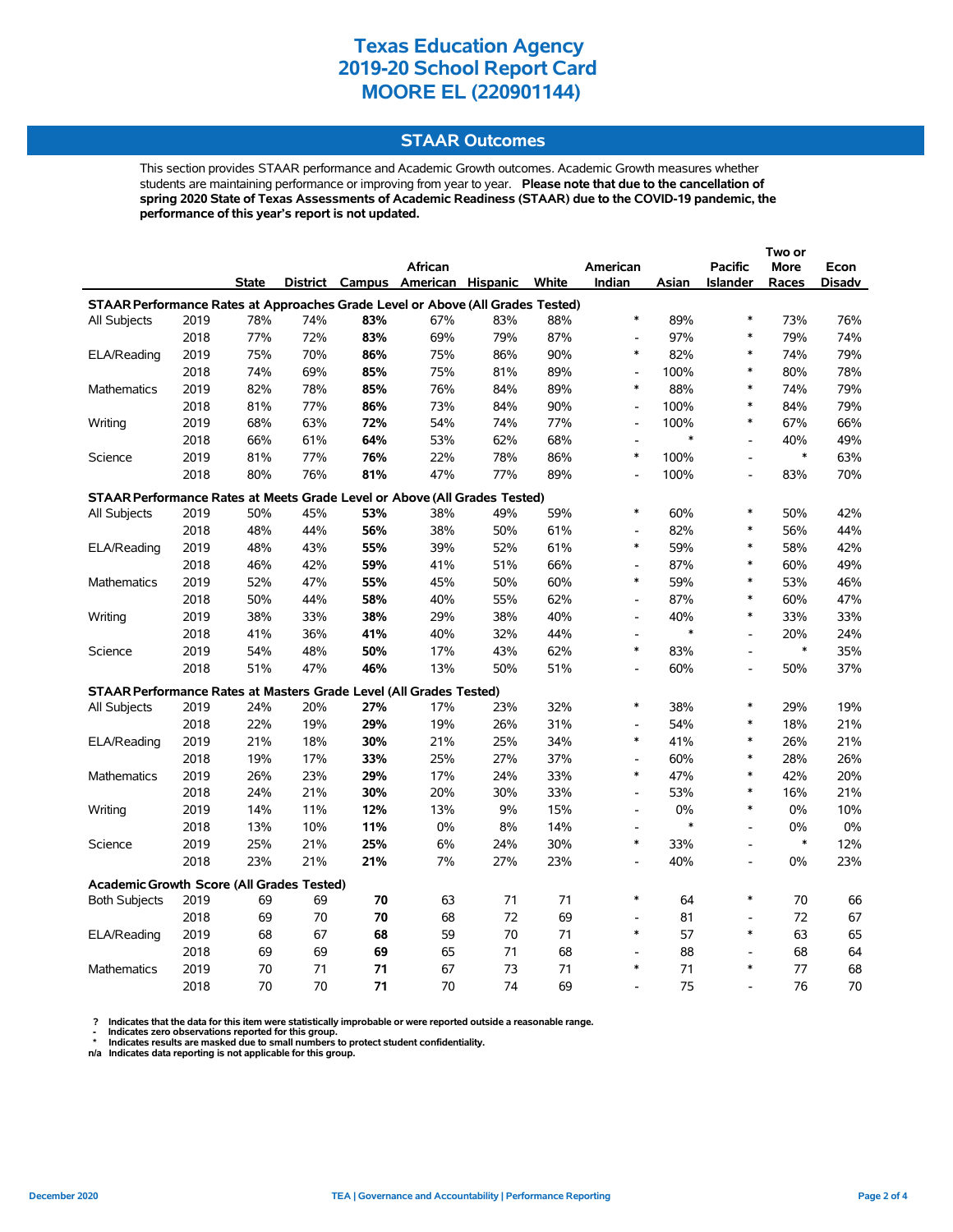### **Prior-Year Non-Proficient and Student Success Initiative STAAR Outcomes**

Progress of Prior-Year Non-Proficient Students shows STAAR performance rates for students who did not perform satisfactorily in 2017-18 but did in 2018-19. Student Success Initiative shows rates related to the requirement for students to demonstrate proficiency on the reading and mathematics STAAR in grades 5 and 8. **Please note that due to the cancellation of spring 2020 State of Texas Assessments of Academic Readiness (STAAR) due to the COVID-19 pandemic, this year's report is not updated.**

|                                                       |                                      |                 |                                                   |                                                                       |                 |              | Two or   |       |                 |             |               |  |
|-------------------------------------------------------|--------------------------------------|-----------------|---------------------------------------------------|-----------------------------------------------------------------------|-----------------|--------------|----------|-------|-----------------|-------------|---------------|--|
|                                                       |                                      |                 |                                                   | African                                                               |                 |              | American |       | <b>Pacific</b>  | <b>More</b> | Econ          |  |
|                                                       | <b>State</b>                         | <b>District</b> | Campus                                            | American                                                              | <b>Hispanic</b> | <b>White</b> | Indian   | Asian | <b>Islander</b> | Races       | <b>Disadv</b> |  |
| <b>Progress of Prior-Year Non-Proficient Students</b> |                                      |                 |                                                   |                                                                       |                 |              |          |       |                 |             |               |  |
|                                                       | Sum of Grades 4-8                    |                 |                                                   |                                                                       |                 |              |          |       |                 |             |               |  |
| Reading                                               |                                      |                 |                                                   |                                                                       |                 |              |          |       |                 |             |               |  |
| 2019                                                  | 41%                                  | 39%             | 54%                                               | 50%                                                                   | 50%             | 63%          | *        |       |                 | ∗           | 50%           |  |
| 2018                                                  | 38%                                  | 36%             | 44%                                               | 47%                                                                   | 50%             | 38%          |          |       |                 | ∗           | 35%           |  |
| <b>Mathematics</b>                                    |                                      |                 |                                                   |                                                                       |                 |              |          |       |                 |             |               |  |
| 2019                                                  | 45%                                  | 42%             | 38%                                               | 40%                                                                   | 50%             | 27%          | $\ast$   |       |                 | $\ast$      | 37%           |  |
| 2018                                                  | 47%                                  | 41%             | 37%                                               | $\ast$                                                                | $\ast$          | 44%          |          |       |                 | ∗           | 30%           |  |
|                                                       | <b>Students Success Initiative</b>   |                 |                                                   |                                                                       |                 |              |          |       |                 |             |               |  |
| <b>Grade 5 Reading</b>                                |                                      |                 |                                                   |                                                                       |                 |              |          |       |                 |             |               |  |
|                                                       |                                      |                 |                                                   | Students Meeting Approaches Grade Level on First STAAR Administration |                 |              |          |       |                 |             |               |  |
| 2019                                                  | 78%                                  | 73%             | 83%                                               | 67%                                                                   | 76%             | 90%          | $\ast$   | 100%  |                 | $\ast$      | 70%           |  |
|                                                       |                                      |                 | <b>Students Requiring Accelerated Instruction</b> |                                                                       |                 |              |          |       |                 |             |               |  |
| 2019                                                  | 22%                                  | 27%             | 17%                                               | 33%                                                                   | 24%             | 10%          | *        | 0%    |                 | ∗           | 30%           |  |
|                                                       | <b>STAAR Cumulative Met Standard</b> |                 |                                                   |                                                                       |                 |              |          |       |                 |             |               |  |
| 2019                                                  | 86%                                  | 82%             | 90%                                               | 78%                                                                   | 86%             | 96%          | *        | 100%  |                 | $\ast$      | 80%           |  |
|                                                       | <b>Grade 5 Mathematics</b>           |                 |                                                   |                                                                       |                 |              |          |       |                 |             |               |  |
|                                                       |                                      |                 |                                                   | Students Meeting Approaches Grade Level on First STAAR Administration |                 |              |          |       |                 |             |               |  |
| 2019                                                  | 83%                                  | 77%             | 81%                                               | 56%                                                                   | 78%             | 91%          | *        | 100%  |                 | *           | 68%           |  |
|                                                       |                                      |                 | <b>Students Requiring Accelerated Instruction</b> |                                                                       |                 |              |          |       |                 |             |               |  |
| 2019                                                  | 17%                                  | 23%             | 19%                                               | 44%                                                                   | 22%             | 9%           | *        | 0%    |                 | ∗           | 32%           |  |
|                                                       | <b>STAAR Cumulative Met Standard</b> |                 |                                                   |                                                                       |                 |              |          |       |                 |             |               |  |
| 2019                                                  | 90%                                  | 85%             | 93%                                               | 83%                                                                   | 97%             | 96%          | *        | 100%  |                 | ∗           | 86%           |  |

 **? Indicates that the data for this item were statistically improbable or were reported outside a reasonable range.**

 **- Indicates zero observations reported for this group. \* Indicates results are masked due to small numbers to protect student confidentiality.**

**n/a Indicates data reporting is not applicable for this group.**